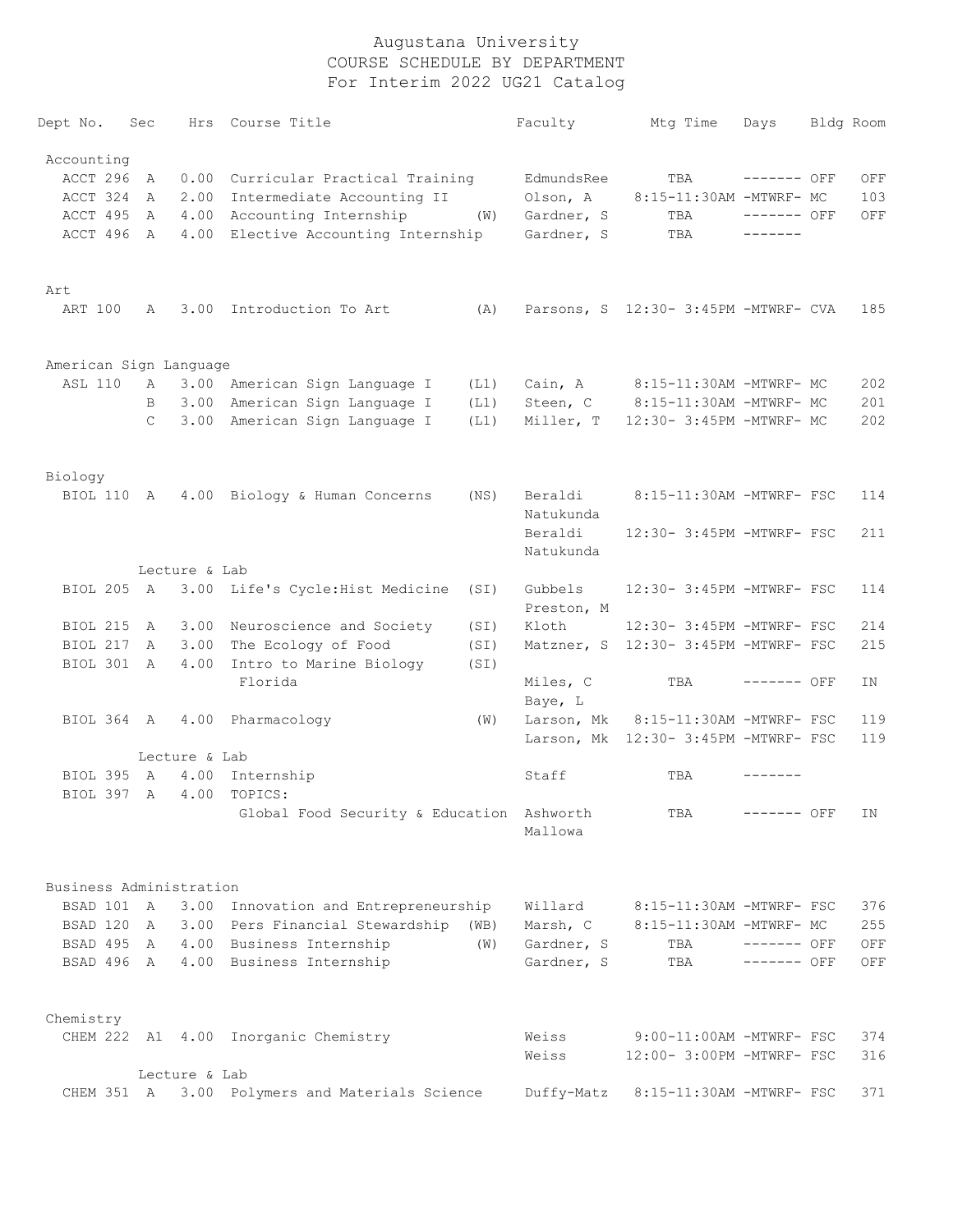| Dept No.                | Sec |        | Hrs Course Title                                 | Faculty    | Mtg Time                             | Days         | Bldg Room |
|-------------------------|-----|--------|--------------------------------------------------|------------|--------------------------------------|--------------|-----------|
| Civitas                 |     |        |                                                  |            |                                      |              |           |
|                         |     |        | CIVT 202 A 3.00 Pertinence:                      |            |                                      |              |           |
|                         |     |        | The Ecology of Food                              |            | Matzner, S 12:30- 3:45PM -MTWRF- FSC |              | 215       |
|                         |     |        |                                                  |            |                                      |              |           |
| Classics                |     |        |                                                  |            |                                      |              |           |
| CLAS 230                | A   |        | 3.00 Classical Mythology<br>(LT)                 | Wentzel, R | 8:15-11:30AM -MTWRF- HUM             |              | 123       |
| GREK 110                | A   |        | 3.00 Elementary Greek I<br>(L1)                  | Wentzel, R | 8:15-11:30AM -MTWRF- HUM             |              |           |
| Communication Disorders |     |        |                                                  |            |                                      |              |           |
| CMDS 288                | A   |        | 1.00 Observation Practicum                       | Mahan, K   | TBA                                  | $------$ OFF | OFF       |
| CMDS 372                | S   |        | 2.00 Voice & Fluency Disorders<br>(W)            | Mahan, K   | TBA                                  | ------- OFF  | OFF       |
| CMDS 388                | A   |        | 4.00 Clinical Practicum                          | Mahan, K   | TBA                                  | $------$ OFF | OFF       |
| CMDS 399                | A   |        | 4.00 Independent Study                           | Mahan, K   | TBA                                  | $------$ OFF | OFF       |
| CMDS 488 A              |     |        | 4.00 Adv Clinical Prct: Comm Disorders           | Mahan, K   | TBA                                  | $-----$ OFF  | OFF       |
| Comm and Media Studies  |     |        |                                                  |            |                                      |              |           |
| COMM 250 A              |     |        | 3.00 Interpersonal Communicat (WB) (C)           | Bart, J    | 8:15-11:30AM -MTWRF- HUM             |              | 331       |
| COMM 395                |     | A 4.00 | Internship                                       | Bart, H    | TBA                                  | ------- OFF  | OFF       |
| MDST 199 A              |     | 3.00   | Independent Study                                | McCollough | TBA                                  | $------$ OFF | OFF       |
| Computer Science        |     |        |                                                  |            |                                      |              |           |
|                         |     |        | COSC 380 A 3.00 Artificial Intelligence/Robotics | Steinwand  | 8:15-11:30AM -MTWRF- FSC             |              | 372       |
| Education               |     |        |                                                  |            |                                      |              |           |
| EDUC 110                | A   |        | 3.00 Found of American Education (SS)            | Hennard    | 8:15-11:30AM -MTWRF- MC              |              | 164       |
| EDUC 219                | A   | 3.00   | Technology in Education                          | Sun, L     | 12:30- 3:45PM -MTWRF- MC             |              | 164       |
| EDUC 355                | A   | 3.00   | Human Relations in Education                     | Uthe-Burow | 8:15-11:30AM -MTWRF- MC              |              | 253       |
| EDUC 370                | A   | 3.00   | Literacy for Engl Lang Learners                  | Manning    | 12:30- 3:45PM -MTWRF- MC             |              | 161       |
| EDUC 397                | A   | 4.00   | TOPICS:                                          |            |                                      |              |           |
|                         |     |        | Global Food Security & Education Ashworth        | Mallowa    | TBA                                  | ------- OFF  | ΙN        |
| EDUC 470                | A   | 4.00   | Student Teach: All Grades                        | Fiala, R   | TBA                                  | ------- OFF  | OFF       |
| EDUC 471                | A   | 4.00   | Student Teach: Middle School                     | Fiala, R   | TBA                                  | ------- OFF  | OFF       |
| EDUC 472                | A   | 4.00   | Student Teach: Elementary                        | Fiala, R   | TBA                                  | ------- OFF  | OFF       |
| EDUC 473                | A   | 4.00   | Student Teach: Kindergarten                      | Fiala, R   | TBA                                  | $------$ OFF | OFF       |
| EDUC 474 A              |     | 4.00   | Student Teach: Secondary                         | Fiala, R   | TBA                                  | ------- OFF  | OFF       |
| English                 |     |        |                                                  |            |                                      |              |           |
| ENGL 140                | A   |        | 3.00 Contemporary Film Aesthetics                | Miller, J  | 12:30- 3:45PM -MTWRF- HUM            |              | 331       |
| ENGL 168                | A   | 3.00   | Criminals & Nemeses in Lit&Media                 | Nelson, C  | 12:30- 3:45PM -MTWRF- HUM            |              | 102       |
| ENGL 279                | A   | 3.00   | History of the English Language                  | Rude       | 12:30- 3:45PM -MTWRF- HUM            |              | 103       |
| Environmental Studies   |     |        |                                                  |            |                                      |              |           |
| ENST 202 A              |     |        | 3.00 Environmental Culture                       |            |                                      |              |           |
|                         |     |        | The Ecology of Food (SI)                         |            | Matzner, S 12:30- 3:45PM -MTWRF- FSC |              | 215       |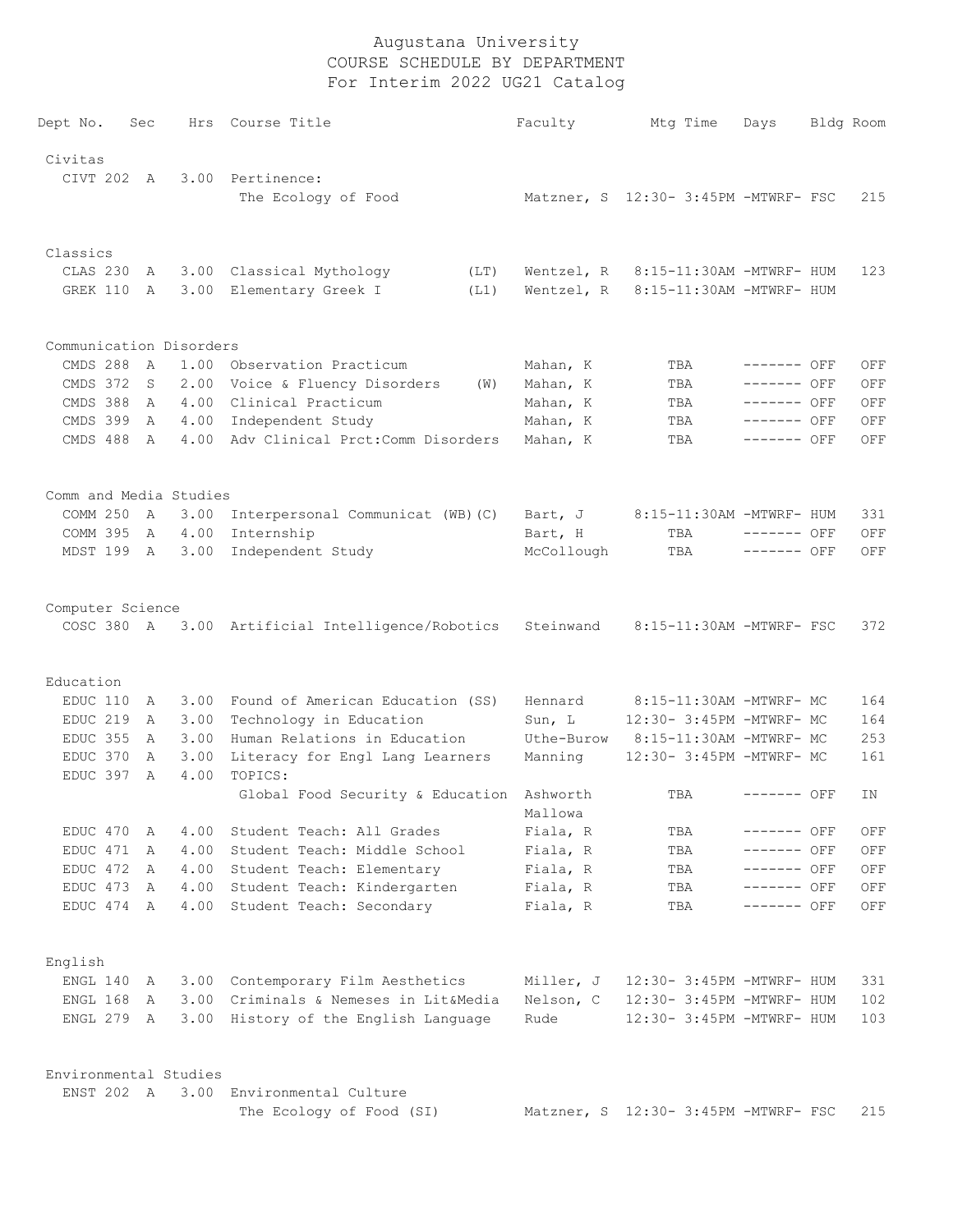| Dept No.                 | Sec |      | Hrs Course Title                      |       | Faculty               | Mtg Time                             | Days         | Bldg Room |
|--------------------------|-----|------|---------------------------------------|-------|-----------------------|--------------------------------------|--------------|-----------|
| Exercise Science         |     |      |                                       |       |                       |                                      |              |           |
| EXSC 312 A               |     | 4.00 | Sci of Exercise Costa Rica            | (SI)  | Scholten, S           | TBA                                  | ------- OFF  | ΙN        |
| EXSC 395 A               |     | 4.00 | Internship                            |       | Barkley, S            | TBA                                  | ------- OFF  | OFF       |
| French                   |     |      |                                       |       |                       |                                      |              |           |
| FREN 110 A               |     |      | 3.00 Intro to French I                | (L1)  | Fish                  | 12:30- 3:45PM -MTWRF- HUM            |              | 320       |
| General Studies          |     |      |                                       |       |                       |                                      |              |           |
| GENL 105 A               |     |      | 4.00 Off Campus Study Programs        |       | Iverson               | TBA                                  | ------- OFF  | ΙN        |
|                          | B   | 3.00 | Chiseling God:Greece (RT)             |       | Iverson               | TBA                                  | ------- OFF  | ΙN        |
|                          | C   | 3.00 | Maori Music, Cultr, Lit: NZlnd (NW)   |       | Iverson               | TBA                                  | ------- OFF  | ΙN        |
|                          | D   | 3.00 | Meditrn Crossroads: Italy (SI)        |       | Iverson               | TBA                                  | ------- OFF  | ΙN        |
| GENL 254 A               |     |      | 4.00 Greek Culture Hlth Wllbng (WB)   |       | Gierach<br>Larson, M  | TBA                                  | $------$ OFF | ΙN        |
| Government/Intl Affairs  |     |      |                                       |       |                       |                                      |              |           |
|                          |     |      | GOVT 399 A 4.00 Independent Study     |       | Wanless, E            | TBA                                  | ------- OFF  | OFF       |
|                          |     |      |                                       |       |                       |                                      |              |           |
| History                  |     |      |                                       |       |                       |                                      |              |           |
| HIST 161                 | A   |      | 3.00 Latin America at the Movies (NW) |       | Conover               | 12:30- 3:15PM -MTWRF- MC             |              | 103       |
| HIST 205                 | A   | 3.00 | Life's Cycle:Hist Medicine            | (SI)  | Gubbels<br>Preston, M | 12:30- 3:45PM -MTWRF- FSC            |              | 114       |
| HIST 252 A               |     |      | 3.00 History of Lakota/Dakota         | (NW)  | Mullin, M             | 8:15-11:30AM -MTWRF- MC              |              | 153       |
| Health                   |     |      |                                       |       |                       |                                      |              |           |
| HLTH 222                 | A   |      | 3.00 Nutrition                        | (WB)  | Barkley, S            | 8:15-11:30AM -MTWRF- FSC             |              | 113A      |
|                          | B   | 3.00 | Nutrition                             | (WB)  |                       | Gorres-Mar 12:30- 3:45PM -MTWRF- OFF |              | ONLN      |
| HLTH 242 A               |     | 2.00 | Personal Health                       | (WB2) | VanLaecken            | 9:00-11:00AM -MTWRF- FSC             |              | 273       |
| Sign Lang. Interpreting  |     |      |                                       |       |                       |                                      |              |           |
| INTR 350 A               |     |      | 3.00 Linguistic Diverse Populations   |       |                       | Gundersn, C 12:30- 3:45PM -MTWRF- MC |              | 264       |
| Journalism               |     |      |                                       |       |                       |                                      |              |           |
| <b>JOUR 260</b>          | A   | 3.00 | Ethic Empathy Dvrs Wrld (WB3) (E)     |       | Blank-Libr            | 8:15-11:30AM -MTWRF- HUM             |              | 103       |
| <b>JOUR 395</b>          | A   | 4.00 | Internship                            |       | Staff                 | TBA                                  | $------$ OFF | OFF       |
| JOUR 495 A               |     | 4.00 | Internship                            |       | Staff                 | TBA                                  | $------$ OFF | OFF       |
| Languages, Lit & Culture |     |      |                                       |       |                       |                                      |              |           |
|                          |     |      | LALC 397 A 3.00 Topics:               |       |                       |                                      |              |           |
|                          |     |      | Race, Gender, Revolution: Cuba (NW)   |       | Patteson<br>Cabrera   | 8:15-11:45AM -MTWRF- HUM             |              | 325       |
| Mathematics              |     |      |                                       |       |                       |                                      |              |           |
| MATH 140 A               |     |      | 3.00 Quantitative Reasoning           | (MT)  | Perry                 | 8:15-11:30AM -MTWRF- FSC             |              | 370       |
| MATH 330 A               |     |      | 3.00 History of Mathematics           | (W)   | Gregg, M              | 8:15-11:30AM -MTWRF- FSC             |              | 116       |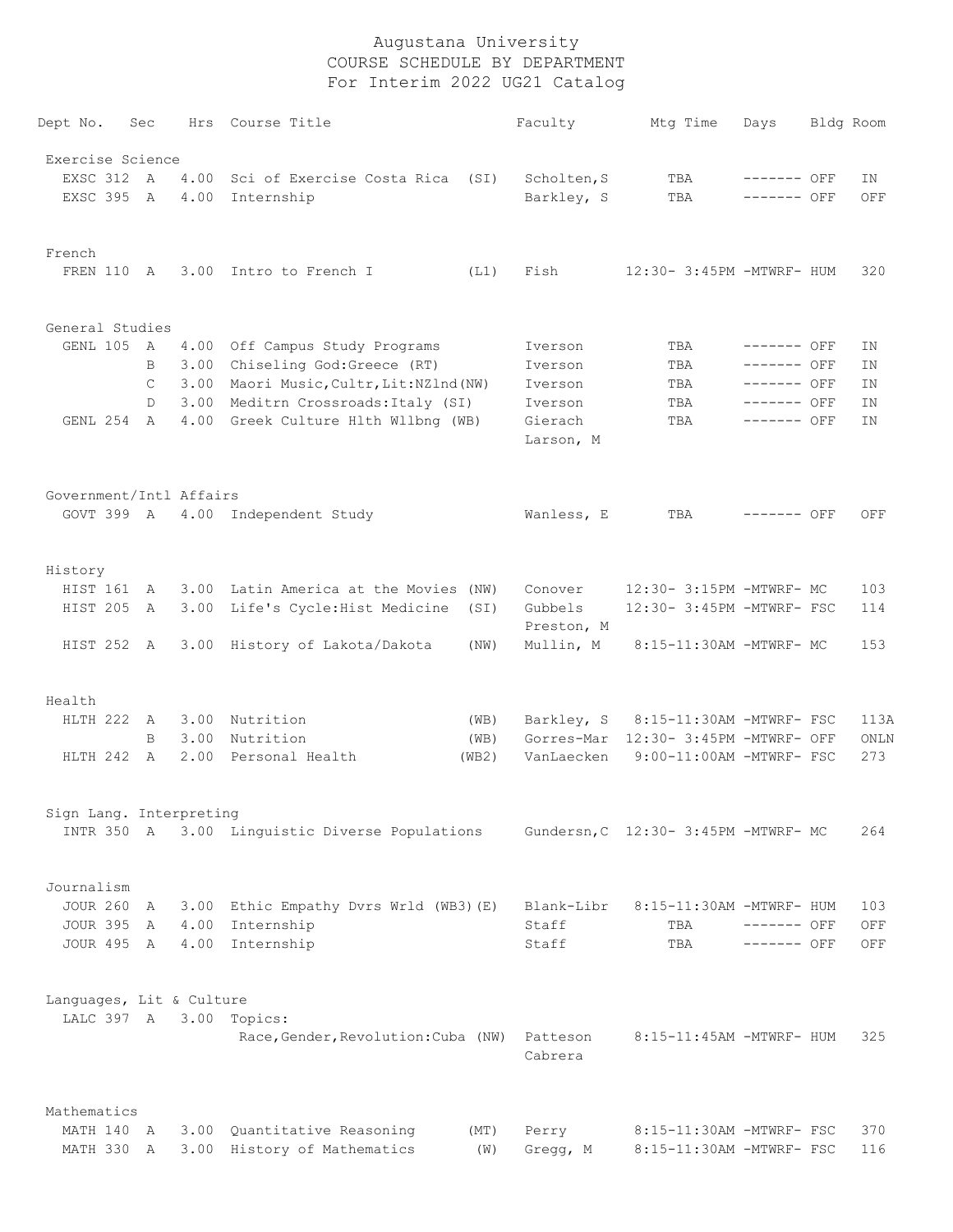| Dept No.                | Sec       |               | Hrs Course Title                                       | Faculty               | Mtg Time                             | Days         | Bldg Room          |
|-------------------------|-----------|---------------|--------------------------------------------------------|-----------------------|--------------------------------------|--------------|--------------------|
| Media Studies           |           |               |                                                        |                       |                                      |              |                    |
| MDST 297 A              |           | 4.00          | TOPICS:                                                |                       |                                      |              |                    |
|                         |           |               | Race & Religion: London&Ireland                        | Capers, W.<br>Kahl, J | TBA                                  | $------$ OFF | ΙN                 |
| MDST 395 A              |           |               | 4.00 Internship                                        | McCollough            | TBA                                  | $------$ OFF | OFF                |
|                         |           |               |                                                        |                       |                                      |              |                    |
| Music                   |           |               |                                                        |                       |                                      |              |                    |
| MUSI 110                | A         |               | 3.00 The Understanding of Music<br>(A)                 | Andrews, R            | TBA                                  | ------- OFF  | ONLN               |
|                         | B         |               | 3.00 The Understanding of Music<br>(A)                 | Andrews, R            | TBA                                  | ------- OFF  | ONLN               |
| MUSI 118                | A         | 3.00          | Blues, Jazz, and Rock<br>(US)                          |                       | Hanegan, B 12:30- 3:45PM -MTWRF- HUM |              | 168                |
| Native American Studies |           |               |                                                        |                       |                                      |              |                    |
|                         |           |               | NAST 252 A 3.00 History of Lakota/Dakota<br>(PW)       | Mullin, M             | 8:15-11:30AM -MTWRF- MC              |              | 153                |
| Nursing                 |           |               |                                                        |                       |                                      |              |                    |
| NURS 200                | A         |               | 3.00 Foundation of Nursing Practice I                  | Nelson, Mry           | 8:15-11:30AM -MTWRF- FSC             |              | 272                |
| NURS 352 A              |           | 3.00          | Pediatric Nursing                                      | Barthle<br>Kuipers    | 8:00- 3:00PM -MTWRF- FSC             |              | 270                |
| NURS 352X XA            |           |               | 0.00 Child Health Nursing Clinical                     | Minnich               | TBA                                  | $------$ OFF | OFF                |
|                         | <b>XB</b> |               | 0.00 Child Health Nursing Clinical                     | Bachtell, A           | TBA                                  | ------- OFF  | OFF                |
| NURS 451                | A         | 3.00          | Transition Ldrshp Prof Pract I                         |                       |                                      |              |                    |
|                         |           |               | Sioux Falls                                            | Serfling              | TBA                                  | $------$ OFF | OFF                |
|                         | B         |               | 3.00 Equador                                           | Waltman, P            | TBA                                  | ------- OFF  | IN                 |
| Physical Education      |           |               |                                                        |                       |                                      |              |                    |
| PE 105                  | A         | 1.00          | Downhill Skiing<br>(WB1)                               |                       |                                      |              |                    |
|                         |           |               | (Lift and Lessons): Great Bear                         | Barkus, B             | $6:30-9:30PM -T-R--OFF$              |              | OFF                |
|                         | AP        | 1.00          | (Lessons only): Great Bear                             | Barkus, B             | $6:30-9:30PM -T-R--OFF$              |              | OFF                |
|                         | AR        | 1.00          | (Lift, Lesson, Equipmt): Great Bear                    | Barkus, B             | 6:30- 9:30PM --T-R-- OFF             |              | OFF                |
| PE 106                  | Α         | 1.00          | Snowboarding<br>(WB1)<br>(Lift and Lesson): Great Bear | Barkus, B             | 6:30- 9:30PM --T-R-- OFF             |              | OFF                |
|                         |           |               | AP 1.00 (Lesson Only): Great Bear                      | Barkus, B             | 6:30- 9:30PM --T-R-- OFF             |              | $\mathop{\rm OFF}$ |
|                         | AR        | 1.00          | (Lift, Lesson, Equipmt): Great Bear                    | Barkus, B             | 6:30- 9:30PM --T-R-- OFF             |              | OFF                |
| PE 215                  | Α         | 3.00          | Sport in Society                                       | Barkus, B             | 8:15-11:30AM -MTWRF- ELMN            |              | 241                |
| PE 225                  | Α         |               | 2.00 Psychology of Coaching                            | Aggen                 | 12:30- 3:45PM -MTWRF- ELMN           |              | 241                |
| PE 235                  | А         | 2.00          | Theory of Coaching Wrestling                           | Reitmeier             | 1:00- 3:30PM -MTWRF- ELMN            |              | 230                |
| PE 395                  | Α         | 4.00          | Internship                                             |                       |                                      |              |                    |
|                         |           |               | Coaching                                               | Barkley, S            | TBA                                  | $------$ OFF | OFF                |
|                         | В         | 4.00          | Sport Management I                                     | Nathan                | TBA                                  | ------- OFF  | OFF                |
| PE 495                  | Α         | 4.00          | Internship                                             |                       |                                      |              |                    |
|                         |           |               | Sport Management II                                    | Gardner, S            | TBA                                  | ------- OFF  | OFF                |
| Physics                 |           |               |                                                        |                       |                                      |              |                    |
|                         |           |               | PHYS 331 A 4.00 Electronics for Science & Engine       | Alton                 | 8:30-11:30AM -MTWRF- FSC             |              | 355                |
|                         |           |               |                                                        | Alton                 | 1:00- 4:00PM -MTWRF- FSC             |              | 355                |
|                         |           | Lecture & Lab |                                                        |                       |                                      |              |                    |
| PHYS 397 A              |           | 3.00          | TOPICS:                                                |                       |                                      |              |                    |
|                         |           |               | Astrophysics                                           | Grau, N               | 8:15-11:30AM -MTWRF- FSC             |              | 214                |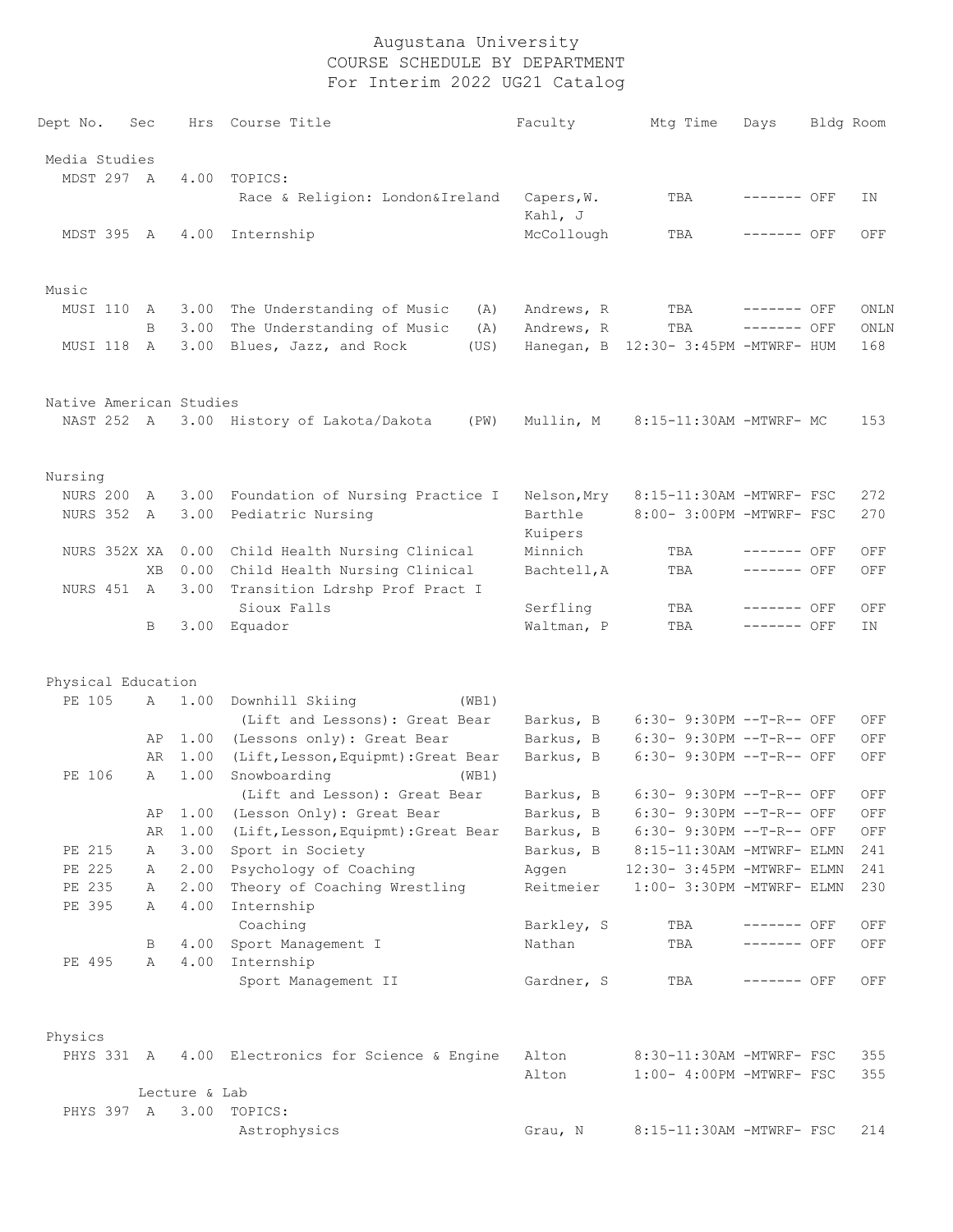| Dept No.          | Sec            | Hrs  | Course Title                          | Faculty             | Mtg Time                             | Days        | Bldg Room |
|-------------------|----------------|------|---------------------------------------|---------------------|--------------------------------------|-------------|-----------|
| Psychology        |                |      |                                       |                     |                                      |             |           |
| <b>PSYC 115</b>   | A              | 3.00 | General Psychology<br>(SS)            | Zell, A             | 8:15-11:30AM -MTWRF- MC              |             | 257       |
|                   |                |      |                                       | Zell, A             | 8:15-11:30AM -MTWRF- OFF             |             | ONLN      |
| PSYC 197 A        |                | 3.00 | TOPICS:                               |                     |                                      |             |           |
|                   |                |      | Mindfulness and Meditation (WB)       | Freligh             | TBA                                  | ------- OFF | ONLN      |
| PSYC 345 A        |                | 3.00 | Sensation and Perception              | Babcock, E          | 12:30- 3:45PM -MTWRF- MC             |             | 257       |
|                   |                |      |                                       | Babcock, E          | 12:30- 3:45PM -MTWRF- OFF            |             | ONLN      |
| Religion          |                |      |                                       |                     |                                      |             |           |
| PHIL 211          | A              | 3.00 | Scriptures, SciFi, & Fantasy (RT) (E) | Swanstrom           | 8:15-11:30AM -MTWRF- HUM             |             | 226       |
| RELI 110          | $\mathsf{A}$   | 3.00 | Exploring Christian Faith<br>(CT)     | Swanson, R          | 8:15-11:30AM -MTWRF- HUM             |             | 201       |
|                   | B              | 3.00 | Exploring Christian Faith<br>(CT)     | Pederson, A         | 12:30- 3:45PM -MTWRF- HUM            |             | 201       |
| RELI 211          | <b>A</b>       | 3.00 | Scriptures, SciFi, &Fantasy (RT) (E)  | Swanstrom           | 8:15-11:30AM -MTWRF- HUM             |             | 226       |
| Sociology         |                |      |                                       |                     |                                      |             |           |
| SOCI 110          | A              | 3.00 | Contemporary Society<br>(SS)          | Ciaralli            | 12:30- 3:45PM -MTWRF- MC             |             | 255       |
| SOCI 297          | $\overline{A}$ | 3.00 | TOPICS:                               |                     |                                      |             |           |
|                   |                |      | Pop Culture, Celbrity, Fandom         | Vercel, K           | 8:15-11:30AM -MTWRF- MC              |             | 264       |
| Spanish           |                |      |                                       |                     |                                      |             |           |
| SPAN 397 A        |                | 3.00 | Topics in Hispanic Civ & Culture      |                     |                                      |             |           |
|                   |                |      | Race, Gender&Revolution Cuba (NW)     | Patteson<br>Cabrera | 8:15-11:45AM -MTWRF- HUM             |             | 325       |
| Special Education |                |      |                                       |                     |                                      |             |           |
| SPED 280          | $\overline{A}$ | 3.00 | Practicum: Chd & Yth with Disabil     | Powers              | TBA                                  | ------- OFF | OFF       |
| SPED 487 A        |                | 4.00 | Student Teach: Special Education      | Fiala, R            | TBA                                  | ------- OFF | OFF       |
|                   |                |      |                                       |                     |                                      |             |           |
| Theatre           |                |      |                                       |                     |                                      |             |           |
| THEA 297          | $\overline{A}$ | 3.00 | TOPICS:                               |                     |                                      |             |           |
|                   |                |      | Stage Combat                          |                     | Workman, D 12:30- 3:45PM -MTWRF- EMC |             | 207       |

#### GRADUATE COURSES

| Accounting         |              |      |                                 |            |                           |             |     |     |
|--------------------|--------------|------|---------------------------------|------------|---------------------------|-------------|-----|-----|
| ACCT 695 A         |              |      | 3.00 Accounting Internship      | Gardner, S | TBA                       | --------    | OFF | OFF |
|                    |              |      |                                 |            |                           |             |     |     |
|                    |              |      |                                 |            |                           |             |     |     |
| Athletic Training  |              |      |                                 |            |                           |             |     |     |
| AT 510             | A            | 2.00 | EvBase Med & Clinic Dec Making  | Day, $J$   | 8:30-10:30AM -MTWRF- ELMN |             |     | 232 |
| AT 601             | $\mathsf{A}$ | 2.00 | Intro Clinical Immersion in AT  | Day, $J$   | TBA                       | ------- OFF |     | OFF |
| AT 695             | A            |      | 2.00 Clinical Immersion in AT   | Day, $J$   | TBA                       | ------- OFF |     | OFF |
|                    |              |      |                                 |            |                           |             |     |     |
|                    |              |      |                                 |            |                           |             |     |     |
| Genetic Counseling |              |      |                                 |            |                           |             |     |     |
| GENC 563 A         |              | 3.00 | Diversity in Genetic Counseling | Berninger  | TBA                       | --------    | OFF | OFF |
|                    |              |      |                                 | Loman, R   |                           |             |     |     |